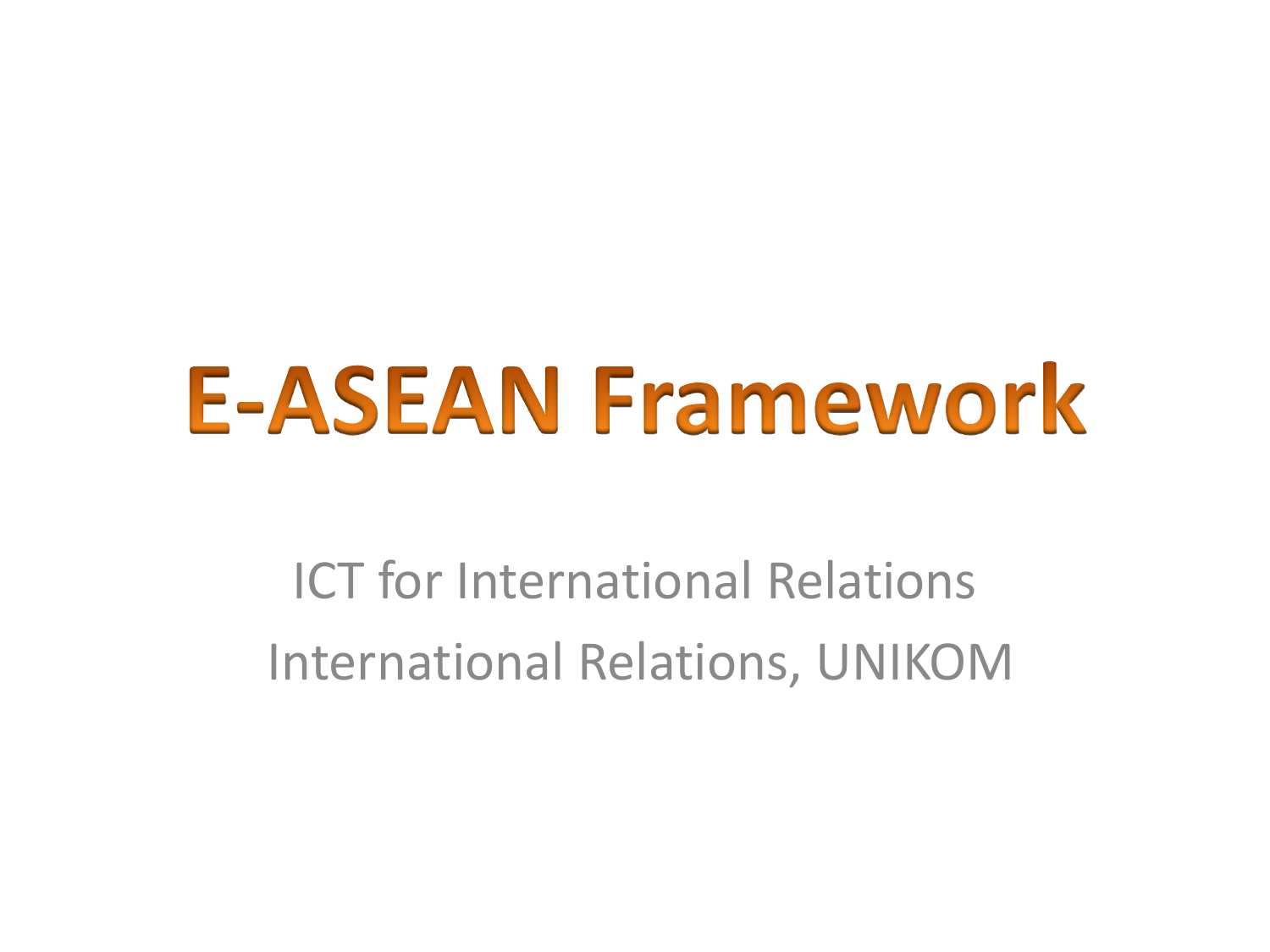## E-ASEAN Framework

- It is widely perceived that new ICTs can significantly advance transnational co-operation and regional integration in both economic and political terms Transnational flows of communication are synonymous to the decline in the importance of national, geographical, and institutional boundaries.
- The launch of the European Information Society in the early 1990s serves as an example of public policy based on the notion that new ICTs can be a positive factor to regional integration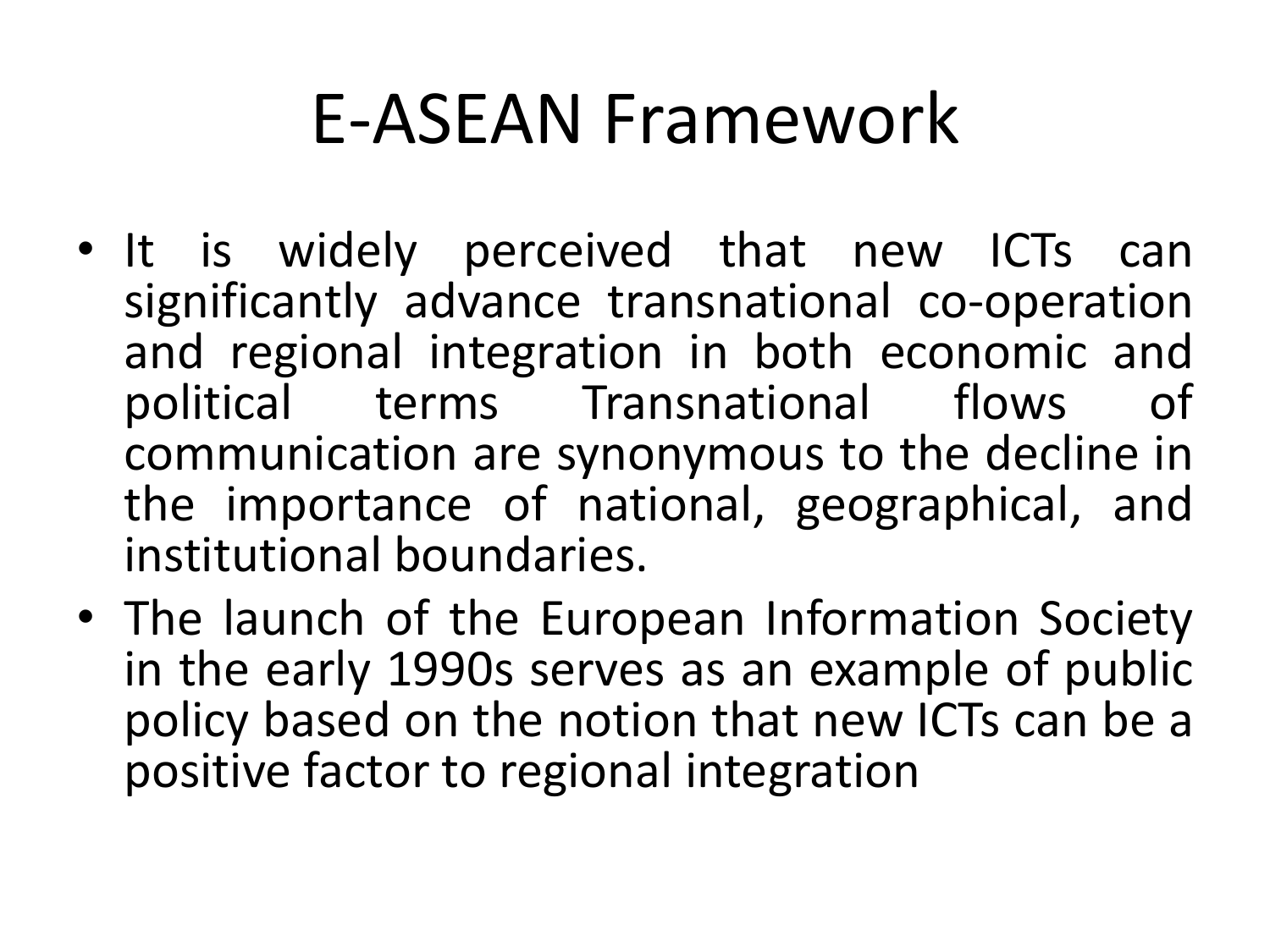- e-ASEAN is "to develop a broadbased and comprehensive action plan including physical, legal, logistical, social and economic infrastructure needed to promote an ASEAN espace, as part of an ASEAN positioning and branding strategy" (ASEAN Secretariat, 2003).
- Internally, the e-ASEAN initiative is to use ICTs "to speed up economic integration of the group" and, externally, to "help them compete better in the global economy"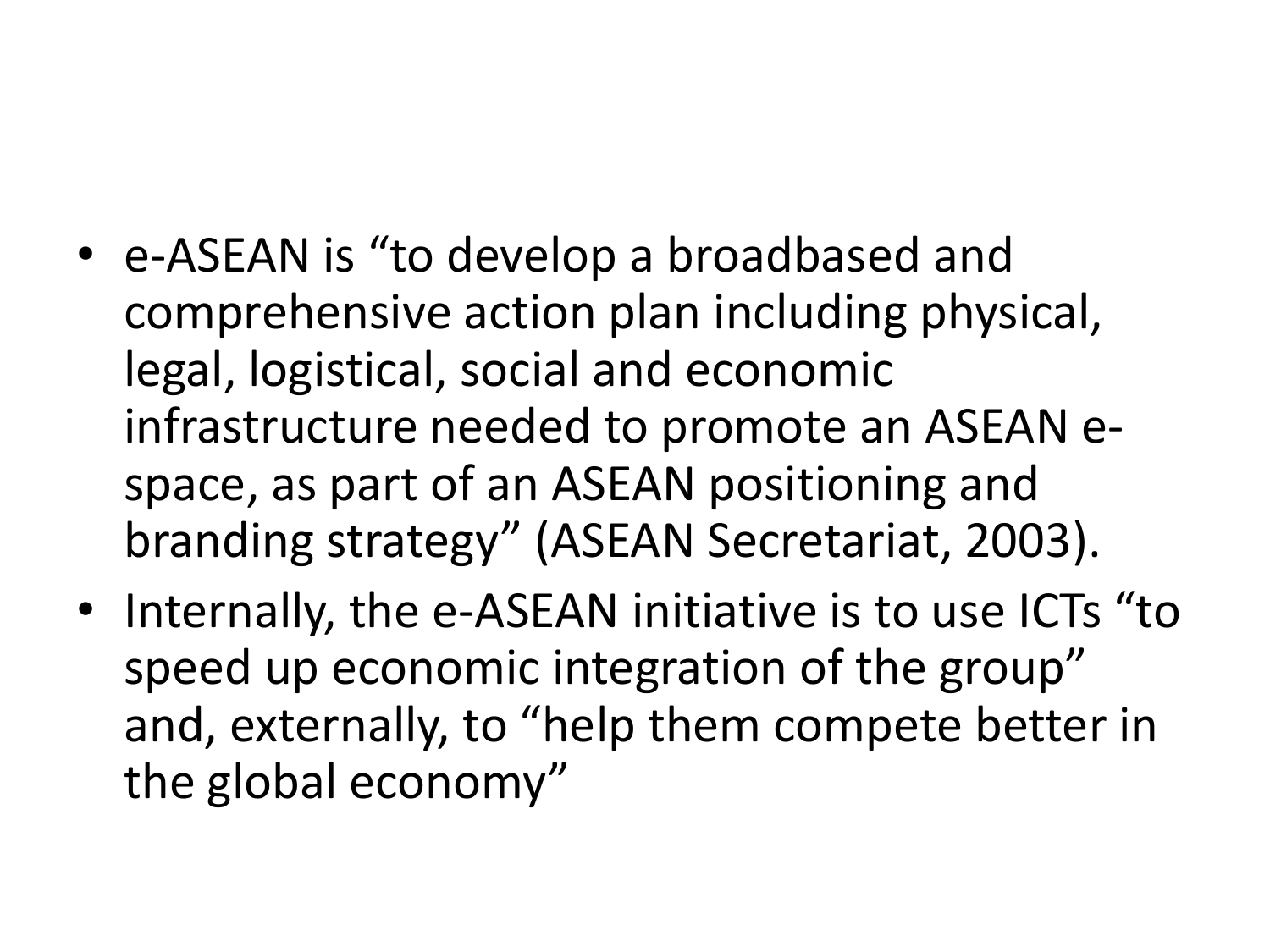- The promotion of regional economic growth and acceleration of regional peace and stability have been the key objectives of ASEAN since its establishment in 1967. In today's globally competitive world, ASEAN officials argue, "regionalism has to take on a larger meaning and scope than market integration alone" (ASEAN Secretary- General, 2000).
- ASEAN members endeavour "to acquire the technological prowess without which the ASEAN nations cannot hope to move forward economically" (ASEAN Secretary- General, 2000). A key question to be asked is whether or not the global communications revolution can be advantageous to regional integration in South East Asia.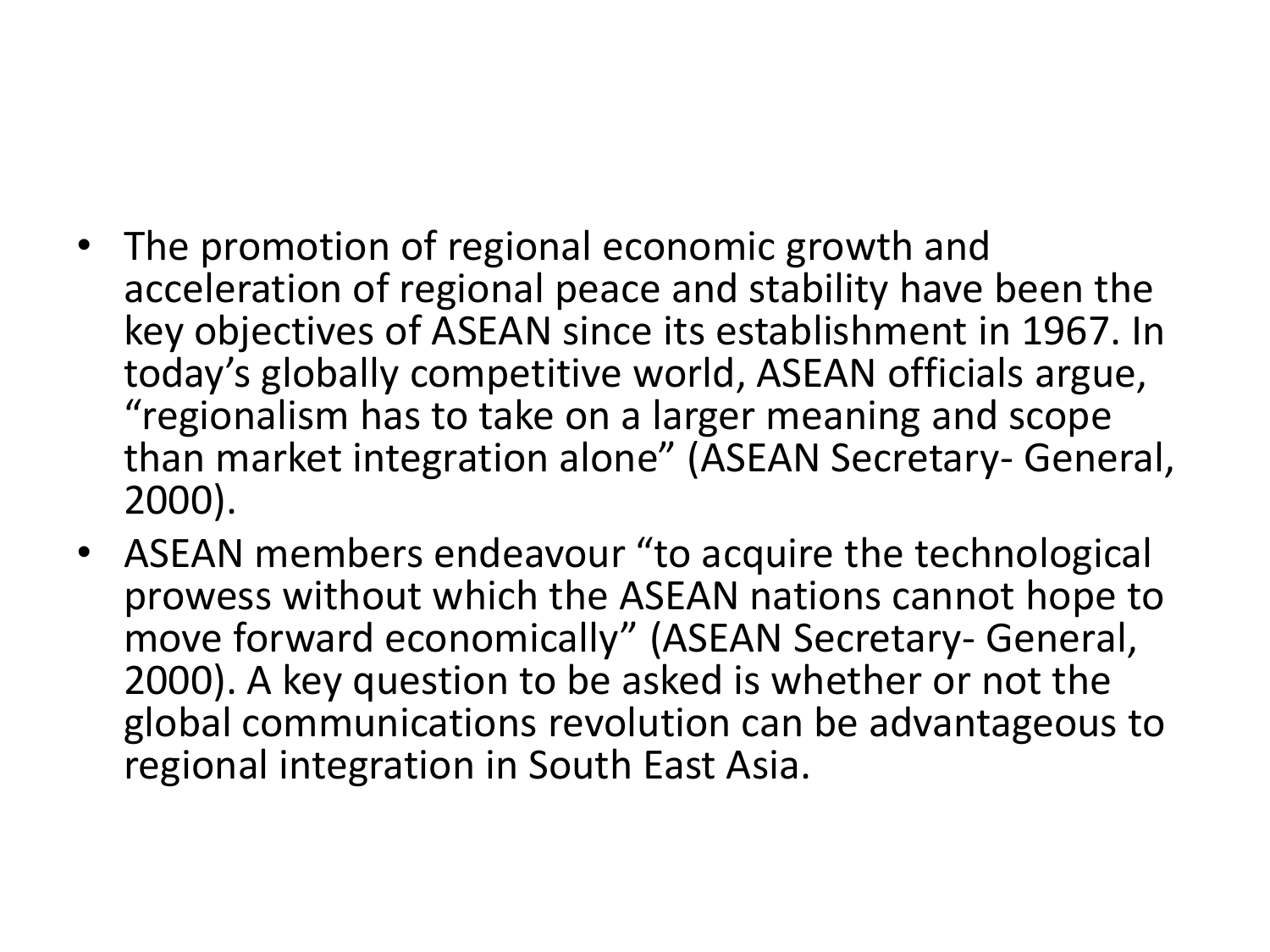- Intra-regional cooperation among member states is manifested in the aims of e-ASEAN Framework Agreement:
- (1) co-operation to develop, strengthen and enhance the competitiveness of the ICT sector in ASEAN;
- (2) cooperation to reduce the digital divide within individual ASEAN member states and amongst ASEAN member states;
- (3) co-operation between the public and private sectors in realising e-ASEAN
- (4) the liberalisation of trade in ICT products, ICT services and investments to support the e-ASEAN initiative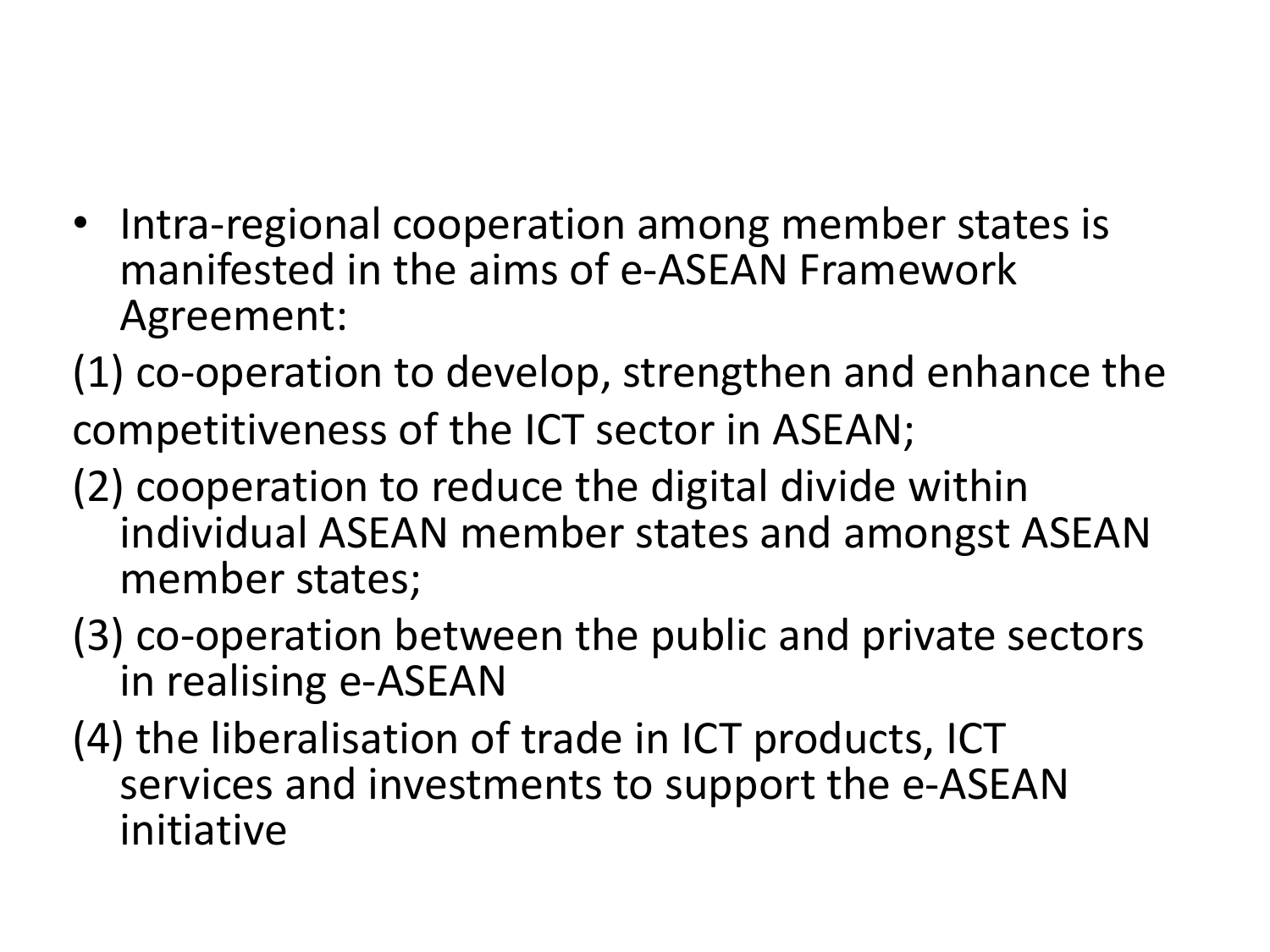•Facilitating the establishment of the ASEAN Information Infrastructure

- Facilitating the growth of electronic commerce in ASEAN
- Promoting and facilitating the liberalisation of trade in ICT products, ICT services, and of investments in support of the e-ASEAN initiative
- Promoting and facilitating investments in the production of ICT products and the provision of ICT services
- Developing an e-society in ASEAN and capacity building to reduce the digital divide within individual ASEAN Member States and amongst ASEAN Member States
- Promoting the use of ICT applications in the delivery of government services (e-government)
- Enabling advanced member states to assist the lagging member states to undertake capacity building (E-ASEAN Innitiave)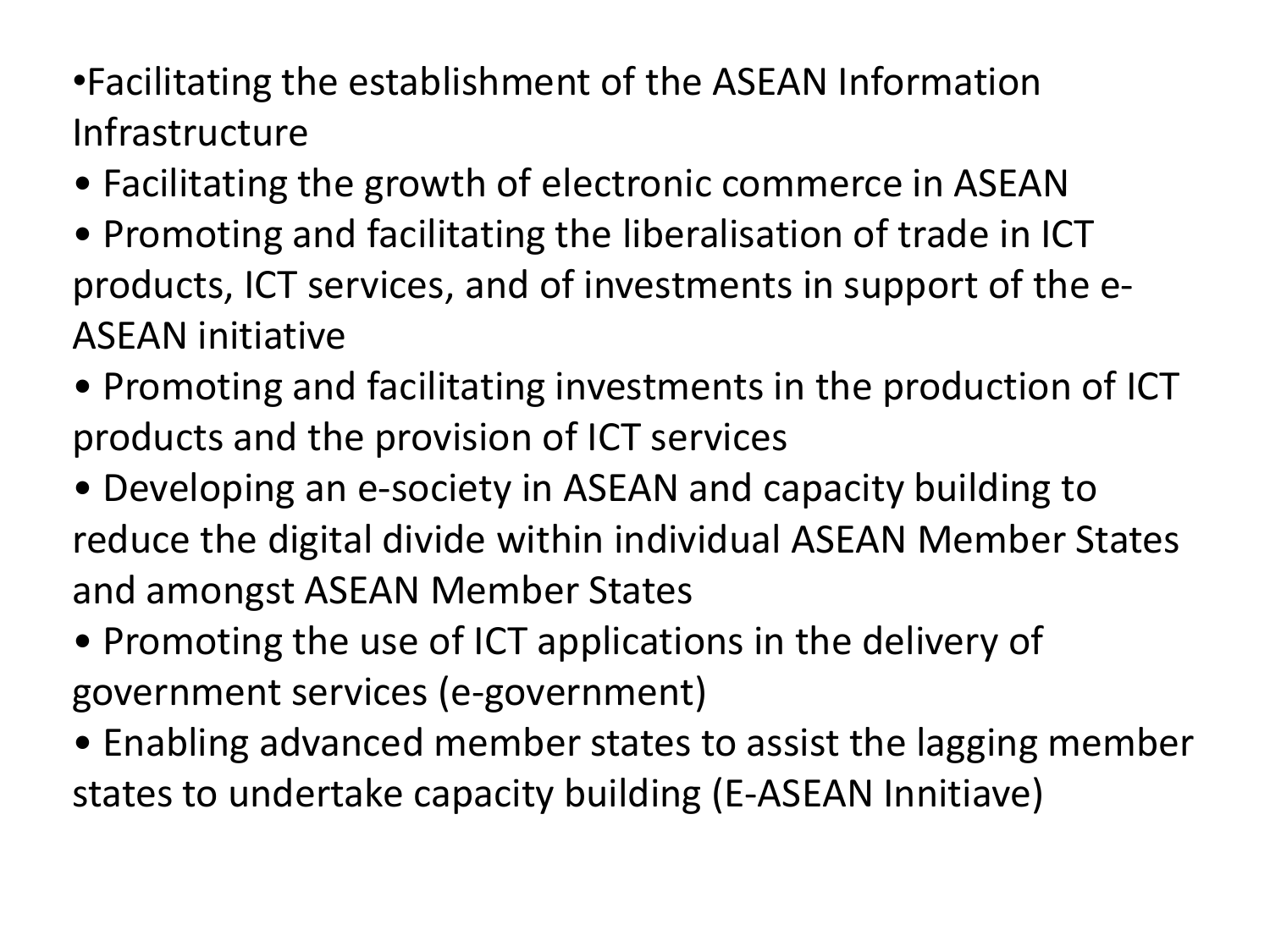- The signing of the e-ASEAN Framework Agreement has generated much enthusiasm within the public and private sectors across the ASEAN region. This is in part manifested in the large number of transnational ICT projects established in response to the launch of e-ASEAN involving project partners from different member states.
- total of 40 ICT projects, 22 are within the field of ecommerce and the rest address the new and specialised market areas such as e-society, Information Infrastructure and e-Government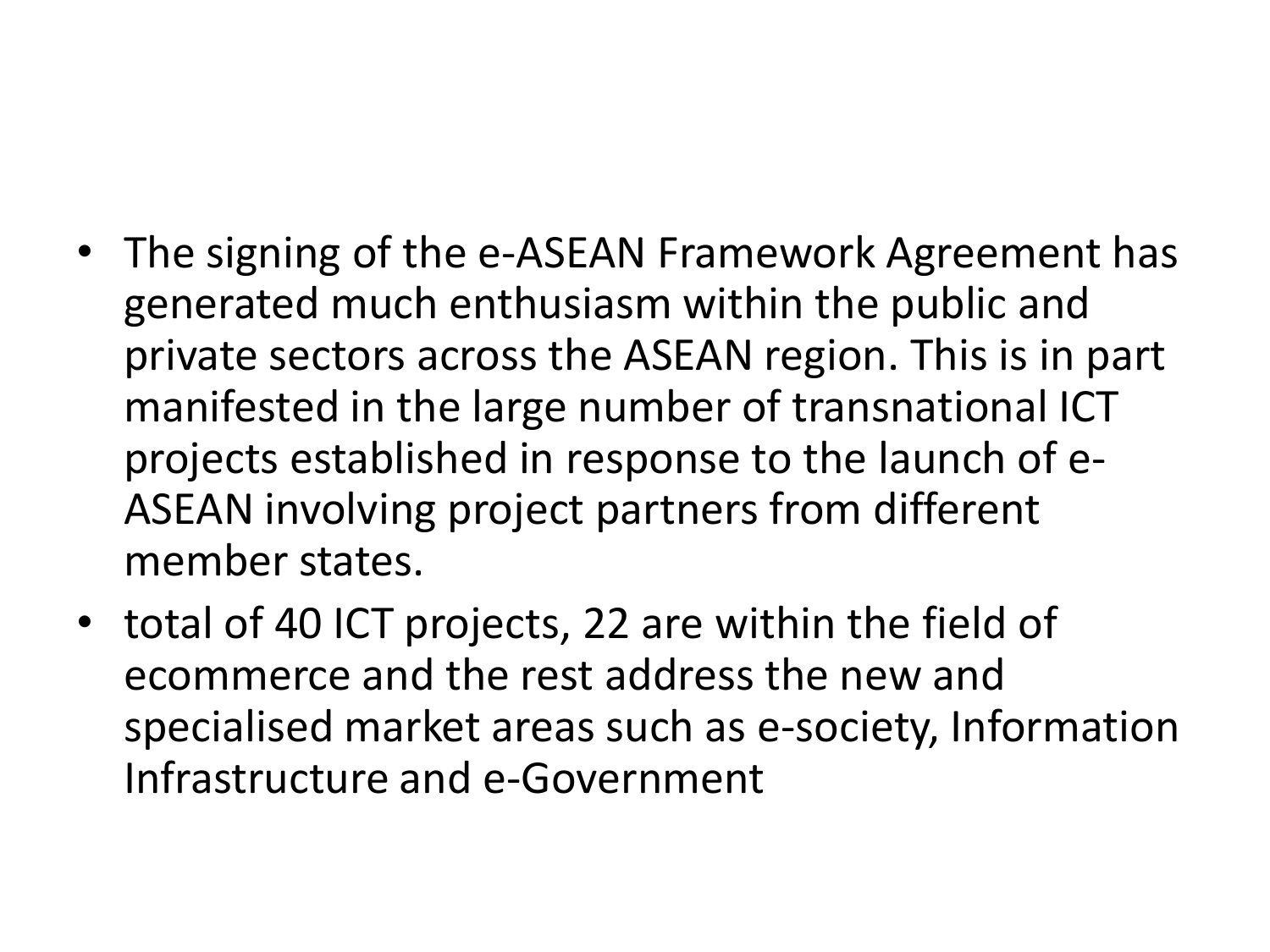#### *Access to ICTs in ASEAN, 2000 (Source: Based on figures from World Bank*

*[2002], CIA [2005b] and Dai [2003])*

| <b>Country</b> | Telephone<br>mainlines per<br>$1000$ people* | <b>Mobile</b><br>phones<br>per 1000<br>people* | PCs per<br>1000<br>people* | <b>Internet users</b><br>$(% \mathcal{L}_{0})$<br>population) $\star$ | <b>GDP</b> per<br>capita,<br><b>PPP</b> in<br>$USS\star\star$ |
|----------------|----------------------------------------------|------------------------------------------------|----------------------------|-----------------------------------------------------------------------|---------------------------------------------------------------|
| <b>Brunei</b>  | 245                                          | 289                                            | 70.1                       | 8.82                                                                  | 18,600                                                        |
| Cambodia       | 2                                            | 10                                             | 1.1                        | 0.05                                                                  | 1,900                                                         |
| Indonesia      | 31                                           | 17                                             | 9.9                        | 0.95                                                                  | 3,200                                                         |
| Laos           | 8                                            | 2                                              | 2.6                        | 0.11                                                                  | 1,700                                                         |
| Malaysia       | 199                                          | 213                                            | 103.1                      | 15.88                                                                 | 9,000                                                         |
| Myanmar        | 6                                            | 0                                              | 1.1                        | 0.01                                                                  | 1,800                                                         |
| Philippines    | 40                                           | 84                                             | 19.3                       | 2.65                                                                  | 4,600                                                         |
| Singapore      | 484                                          | 684                                            | 483.1                      | 30,00                                                                 | 23,700                                                        |
| Thailand       | 92                                           | 50                                             | 24.3                       | 3.79                                                                  | 7,400                                                         |
| Vietnam        | 32                                           | 10                                             | 8.8                        | 0.25                                                                  | 2,500                                                         |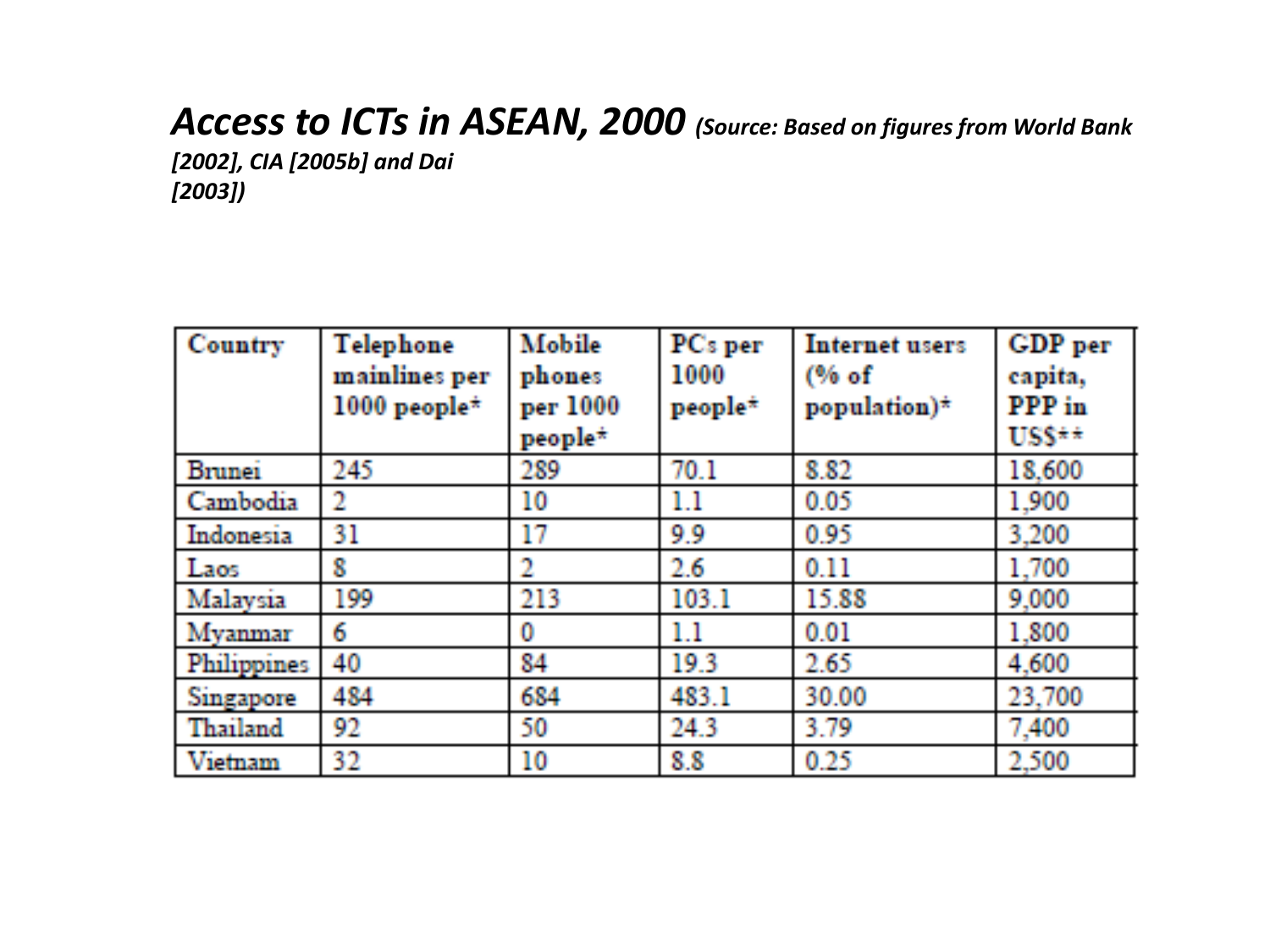## eASEAN Framework Agreement signed by ASEAN Leaders at ASEAN Summit in Singapore in November 2000 Six main thrusts:

### •Establishment of ASEAN Information Infrastructure

- •Growth of electronic commerce
- •Liberalisation of trade in ICT products and ICT services, and of investments
- •Facilitation of trade in ICT products and services
- •Capacity building and e-Society
- •e-Government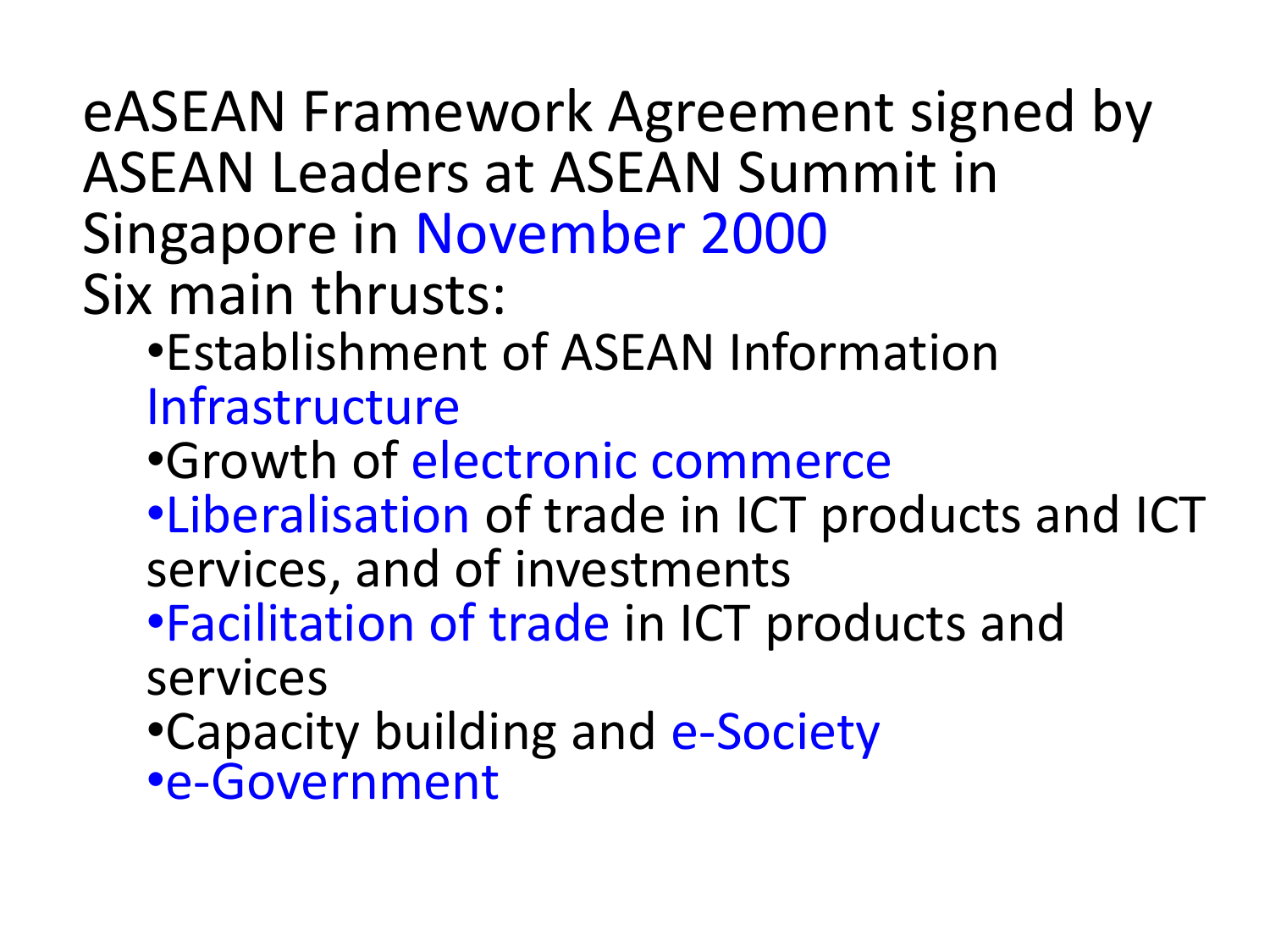#### ASEAN e-Readiness Assessment (2001) 153 Indicators